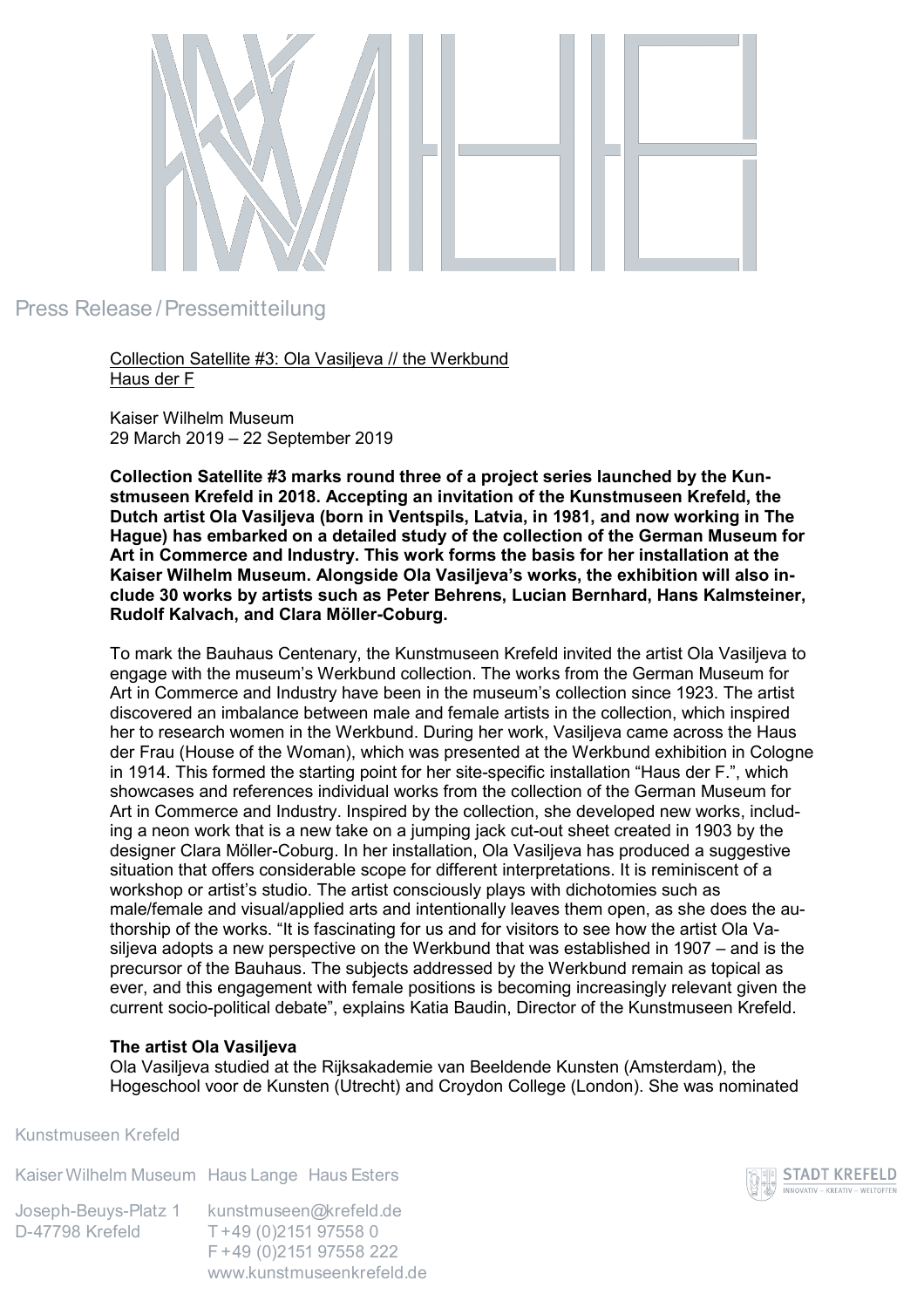

Grazer Kunstverein, Art in General (New York) and the Contemporary Art Centre (Riga).

## **The German Museum for Art in Commerce and Industry**

Established by Karl Heinz Osthaus, the sample collection assembled by the German Werkbund provides the Kunstmuseen Krefeld with a unique collection of applied art. In 1909, he founded this exemplary museum of outstanding works that were intended to foster collaboration between art, industry, and arts and crafts, thereby serving as a precursor of the Bauhaus, which was established in 1919. The collection encompasses a wealth of design forms, from applied arts to graphic reproduction, that were characteristic of this epoch shortly after the turn of the century. Designers such as Peter Behrens, Henry van der Velde, Josef Hoffmann, Lucian Bernhard, Max Klinger, Charlotte Frömmel-Fochler, and Clara Möller-Coburg are represented in the collection.

## **About the Collection Satellites series**

For the new Collection Satellites exhibition and project series at the Kunstmuseen Krefeld, artists (artists, designers, choreographers, writers, etc.) are invited twice a year to explore individual or group works in the museum's collection and to access them in novel ways. The collection, which is at the heart of the museum and gives it its identity, serves as the starting point and catalyst for new artistic positions. The Collection Satellites are accompanied by a series of publications.

Curator: Constanze Zawadzky

To accompany the Ola Vasiljeva exhibition, post-1965 art from the collection of the Kunstmuseen Krefeld will be shown on the second floor of the Kaiser Wilhelm Museum. The exhibited works include those by Zvi Goldstein, Dan Graham, Andreas Gursky, Candida Höfer, Bethan Huws, Tracey Moffatt, Gary Hillberg, Richard Allen Morris, Sigmar Polke, Naufus Ramírez-Figueroa, Gerhard Richter, Thomas Ruff, Thomas Struth, and Allan Uglow.

Sparda-Bank West Foundation is the partner of the Collection Satellite series



Kunstmuseen Krefeld

Kaiser Wilhelm Museum Haus Lange Haus Esters